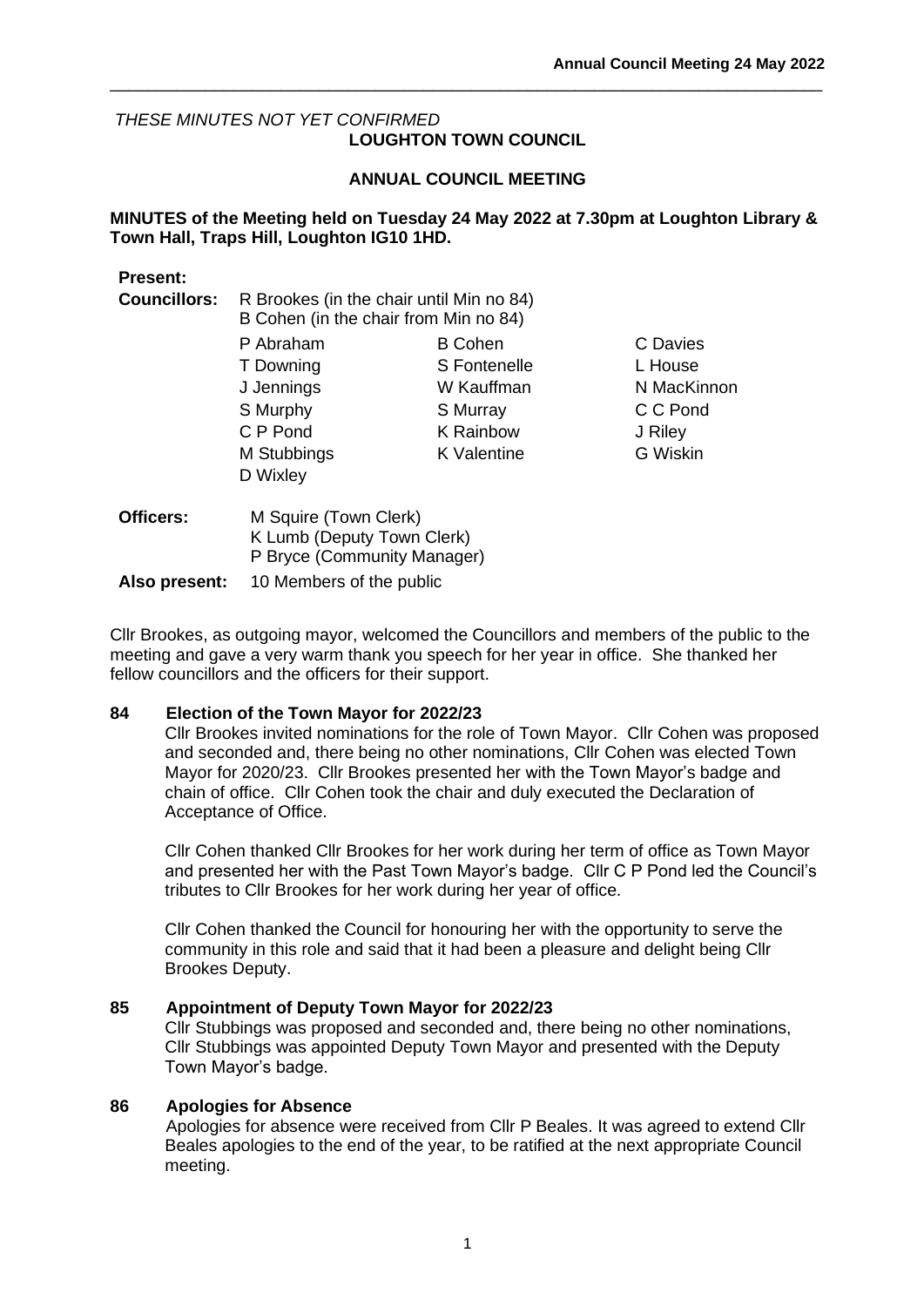# **87 Declarations of Interest**

None were received. Members are reminded that if their interests change they must, within 28 days of becoming aware of the change, complete a new register of members' interests form and return it to the Town Clerk for submission to the Monitoring Officer.

## **88 Confirmation of Minutes**

The minutes of the meeting held on 26 April 2022 were CONFIRMED as a correct record and signed by the Chairman.

\_\_\_\_\_\_\_\_\_\_\_\_\_\_\_\_\_\_\_\_\_\_\_\_\_\_\_\_\_\_\_\_\_\_\_\_\_\_\_\_\_\_\_\_\_\_\_\_\_\_\_\_\_\_\_\_\_\_\_\_\_\_\_\_\_\_\_\_\_\_\_\_\_\_\_

## **89 Appointment of Members, and Election of Chairman and Vice Chairman, of Council Committees for 2022/23**

Cllr Pond proposed that all Cllrs remain in office with the exception of Cllr T Downing who is standing down as Chairman of the Planning and Licensing Committee.

## **89.1 Planning and Licensing Committee**

Cllrs P Abraham, S Murphy, K Rainbow, J Riley and G Wiskin were nominated and appointed to the Planning and Licensing Committee. Cllr C Davies was elected Chairman and Cllr W Kauffman, Vice Chairman

## **89.2 Recreation Committee**

Cllrs L House, S Fontenelle, N MacKinnon, S Murray, and M Stubbings were nominated and appointed to the Recreation Committee. Cllr D Wixley was elected Chairman and Cllr K Valentine, Vice Chairman.

## **89.3 Environment and Heritage Committee**

Cllrs P Beales, B Cohen, S Fontenelle, K Valentine and G Wiskin were nominated and appointed to the Environment and Heritage Committee. Cllr C C Pond was elected Chairman and Cllr C P Pond Vice Chairman.

## **89.4 Resources and General Services Committee**

Cllrs R Brookes, B Cohen, W Kauffman, S Murray, and M Stubbings were nominated and appointed to the Resources and General Services Committee. Cllr J Jennings was elected Chairman and Cllr M Owen Vice Chairman.

**89.5** In accordance with Standing Order 5e it was AGREED that Nomination of up to three persons per political group authorised to make substitutions. Cllrs C C Pond and J Jennings are authorised to make substitutions during the year.

#### **90 Nomination of Council Representatives for 2022/23**

**90.1** The Council representatives on outside bodies for 2022/23 were AGREED as below:

| Organisation                                                                       | 2022/23 representative(s)         |
|------------------------------------------------------------------------------------|-----------------------------------|
| <b>Lopping Endowment</b>                                                           | J. Jogia (as District Councillor) |
| <b>Essex Association of Local Councils (EALC) – Epping</b><br><b>Forest Branch</b> | <b>Clirs CC Pond and Wixley</b>   |
| <b>Local Councils' Liaison Committee</b>                                           | <b>Clirs CC Pond and Wixley</b>   |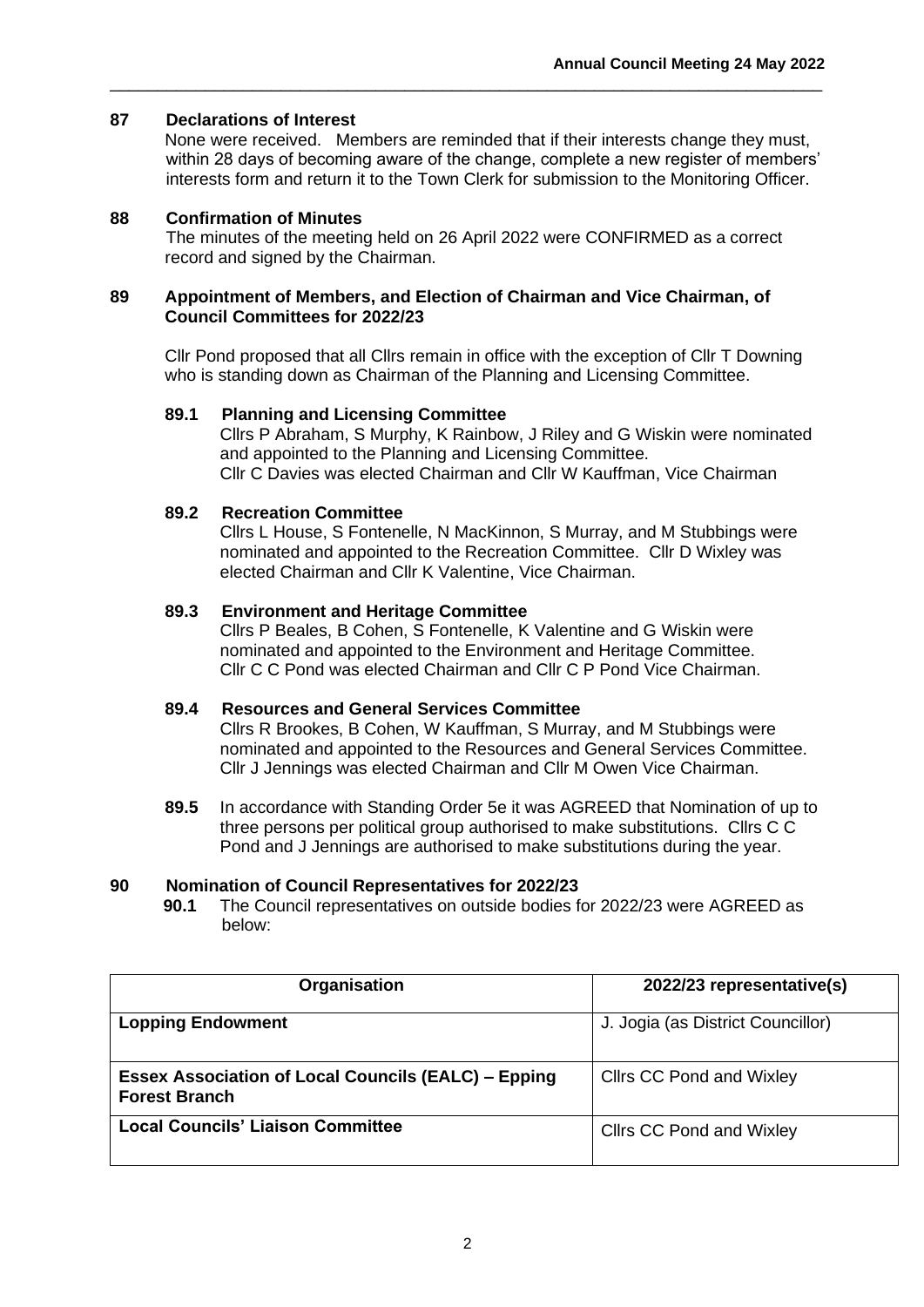| <b>EALC - Larger Local Councils Forum</b>                                         | <b>Cllr Wixley</b>                                                            |
|-----------------------------------------------------------------------------------|-------------------------------------------------------------------------------|
| <b>ECC Parish Passenger Transport Meeting</b>                                     | This is now defunct / in abeyance                                             |
| <b>Tree Wardens</b> (appointed by Epping Forest Countrycare)                      | Cllrs Cohen, Davies, Wiskin and<br>Wixley                                     |
| <b>Loughton Broadway Town Centre Partnership</b>                                  | Cllrs Brookes, Cohen, Davies, Fontenelle,<br>Murphy, Murray, Owen and Rainbow |
| <b>Citizens Advice Epping Forest District - Management</b><br><b>Committee **</b> |                                                                               |
| <b>Essex Police local community meetings ***</b>                                  | <b>Clirs Fontenelle and Wixley</b>                                            |
| <b>Roding Valley Nature Reserve Consultative Group</b>                            | <b>Cllr Wixley</b>                                                            |

\_\_\_\_\_\_\_\_\_\_\_\_\_\_\_\_\_\_\_\_\_\_\_\_\_\_\_\_\_\_\_\_\_\_\_\_\_\_\_\_\_\_\_\_\_\_\_\_\_\_\_\_\_\_\_\_\_\_\_\_\_\_\_\_\_\_\_\_\_\_\_\_\_\_\_

- \*\* These meetings have become remote and the Council has not been invited to attend.
- **\*\*\*** Whilst the Council has not been invited by Essex Police to nominate official representatives, it is best practice to ensure the Town Council has a presence at any Divisional meeting which may be held in Epping.

# **90.2 To review arrangements for reporting back on the activities of outside bodies**

Members were reminded that it is the current practice whereby representatives were requested to provide a written report, to be attached to the next Council agenda, on meetings which they have attended, should continue. It was NOTED that a verbal report could be made on meetings attended within ten days of the Council meeting and that members were also requested to provide an annual report for the final Council meeting of the municipal year where appropriate.

## **90.3 Joint Standards Committee**

The Council APPOINTED Cllr C C Pond as its representative on the Joint Standards Committee for 2022/23 with Cllr Davies as his substitute.

# **90.4 Grievance Hearing and Disciplinary Appeal Panels**

Cllr Abraham was APPOINTED a third member to sit on both the Grievance Hearing Panel and the Disciplinary Appeal Panel.

## **91 Membership of Internal Council Groups**

To confirm or amend the membership of the following internal groups:

**91.1 Strategy and Staff Group** (includes the Complaints Panel) Membership: Town Mayor, Deputy Town Mayor, Chairman of each committee and Cllr C P Pond and Cllr Murray as representative from the minority group.

# **91.2 Financial Assistance Working Group**

Membership: Chairman and Vice Chairman of the Resources and General Services Committee and Cllr Murray. It was agreed that Cllr Fontenelle appointed to be on standby if required.

**91.3 Roding Valley Recreation Ground Improvements Project Working Group** Membership: Chairman and Vice Chairman of the Recreation Committee and